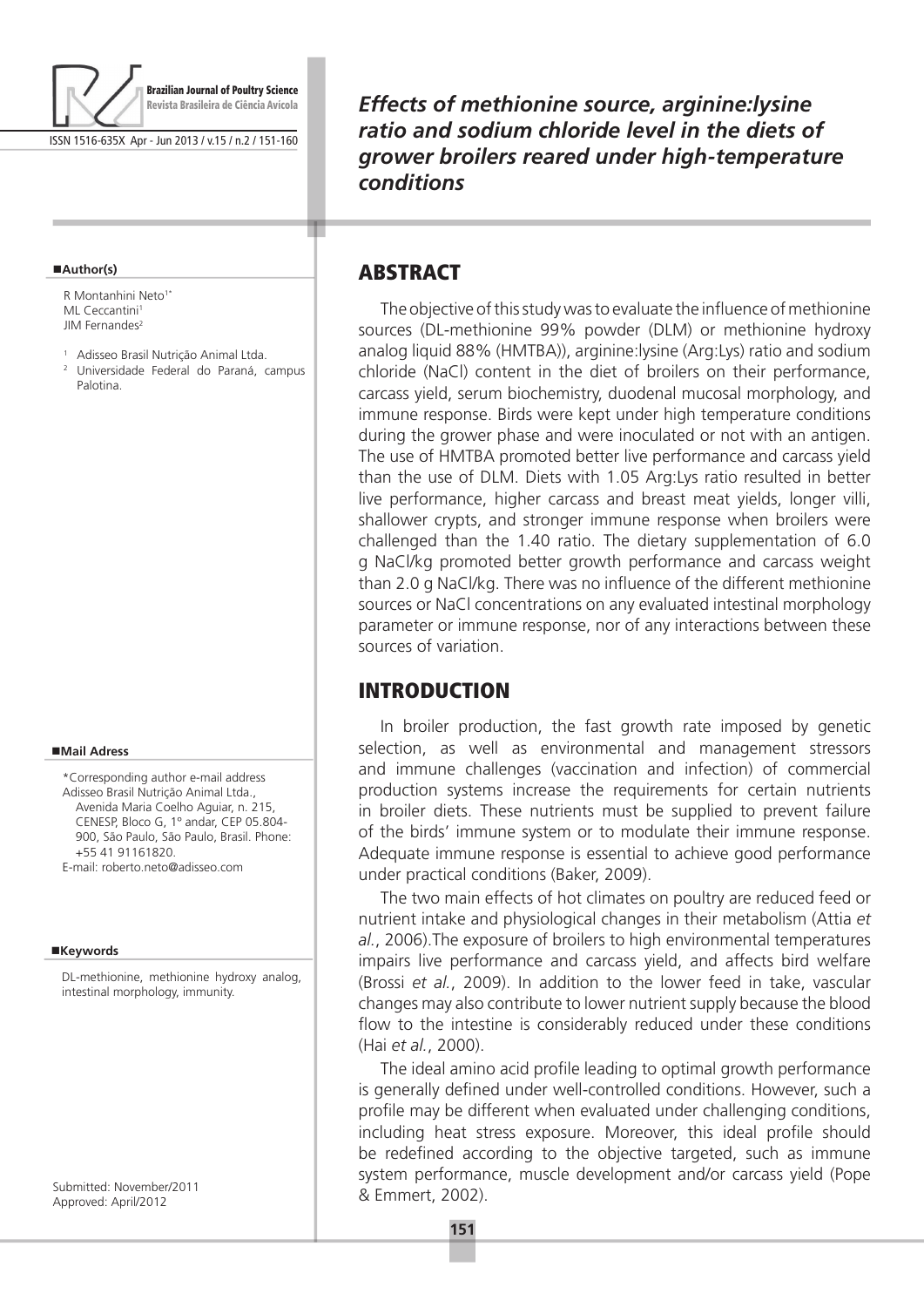

According to Kidd *et al.* (2000), knowledge of the requirements for methionine (Met), lysine (Lys) and threonine (Thr) in broiler diets, which are the first three limiting amino acids, is based on a large volume of scientific information. The identification of the fourth limiting amino acid is important for the development of diet formulation with low crude protein levels. Literature presents several possible candidates for fourth limiting amino acid in practical diets, including isoleucine, valine, tryptophan, and arginine, depending on the ingredients used in feed formulation and on environmental temperature (Kidd & Hackenhaar, 2005). Arginine (Arg) is considered to be the fourth limiting amino acid when the environmental temperature exceeds the thermal comfort zone of broilers, a common situation in commercial production systems in tropical countries, such as Brazil (Mendes *et al.*, 1997; Viola *et al.*, 2009).

Despite the significant progress made, amino acid requirements and/or ideal amino acid profiles of broilers submitted to high environmental temperatures have not been fully elucidated. Moreover, there is still a lack of consistent data on the immune responses of birds relative to their Met requirements and arginine:lysine (Arg:Lys) ratio under such conditions (Chen *et al.*, 2005; Gonzalez-Esquerra & Leesson, 2006).

In addition to the important interaction with dietary Arg:Lys ratio, Met source needs to be evaluated because some studies have shown that high temperatures negatively influence the performance of broilers supplemented with DL-methionine (DLM) to a greater extent than those fed with DL-2-hydroxy-4-(methylthio)-butanoic acid (DL-HMTBA; Swick & Pierson, 1988; Swick *et al.*, 1990; Knight *et al.*, 1994; Gonzalez-Esquerra & Leesson, 2006). In a recent study, Willemsen *et al.* (2011) concluded that HMTBA supplementation partially prevented the growthdepressing effects of chronic heat exposure compared with DLM supplementation. Those authors suggest that HMTBA is more efficient in alleviating oxidative damage induced by high temperatures because of a more favorable production of glutathione through better trans-sulfuration, as previously demonstrated (Martin-Venegas *et al.*, 2006). Balnave *et al.* (1999) concluded that the efficiency of Met sources under high temperatures depends on the dietary ratio of Arg to Lys, and observed that the performance of broilers fed with HMTBA was optimized when a high Arg:Lys ratio (1.36) was fed.

Interactions between dietary electrolytes and Arg:Lys ratio have been observed in experiments conducted

### *Effects of methionine source, arginine:lysine ratio and sodium chloride level in the diets of grower broilers reared under high-temperature conditions*

under situations of high environmental temperature (Brake *et al.*, 1998; Balnave & Brake, 2001; Chen *et al.*, 2005). In particular, Brake *et al.* (1998) found that under heat-stress conditions, increasing Arg:Lys ratio improved weight gain when NaCl content was low (1.2 g/kg of feed), while no improvement was observed with high dietary NaCl content (2.4 g/kg of feed). Chen *et al.* (2005) confirmed these results by showing that reductions in Arg and Lys digestibility are dependent on the ratio between these amino acids and dietary NaCl concentration. Indeed, with high dietary NaCl contents (from 3 to 6 g/kg), the digestibility of both Arg and Lys decreased. Moreover, these authors demonstrated that both Arg and Lys digestibility were affected when their ratio was 1.05, but not when it was 1.35.

According to Ribeiro *et al.* (2008a), under the heatstress conditions typical of Brazilian summers, higher Na levels (0.25% during the starter phase and 0.22% during the grower phase) improve feed conversion ratio. Those authors found that under the same hot conditions, better feed conversion and weight gain results were achieved when diets were formulated with HMTBA compared with DLM. Motl *et al.* (2005) reported a significant interaction between Met level, Met source and Na level in the diet of broilers submitted to high environmental temperatures. A possible explanation may be that the efficiency of DLM absorption is directly associated with Na levels in the intestinal lumen, whereas HMTBA absorption is less dependent on the level of this electrolyte and partially occurs by passive diffusion (Branchet & Puigserver, 1989; Dibner *et al.*, 1992; Knight *et al.*, 1994; Maenz & Engele-Schann, 1996; Martin-Venegas *et al.* 2008).

The objective of this study was to evaluate the influence of Met source (DL Mor HMTBA), digestible Arg:Lys ratio (1.05 and 1.40), and NaCl level (2.0 and 6.0 g/kg) in the diet of broilers reared under chronic high environmental temperatures from 21 to 42 days of age and challenged or not with bovine serum albumin (BSA) on their performance, immune response, serum biochemistry, duodenal mucosal morphometrics, and carcass yield.

# MATERIAL AND METHODS

In this study, 960 one-day-old male Cobb 500 broiler chicks were housed according to a completely randomized design in a 2x2x2 factorial arrangement, consisting of the dietary inclusion of two Met sources (DLM or HMTBA), two Arg:Lys ratios (1.05 or 1.40),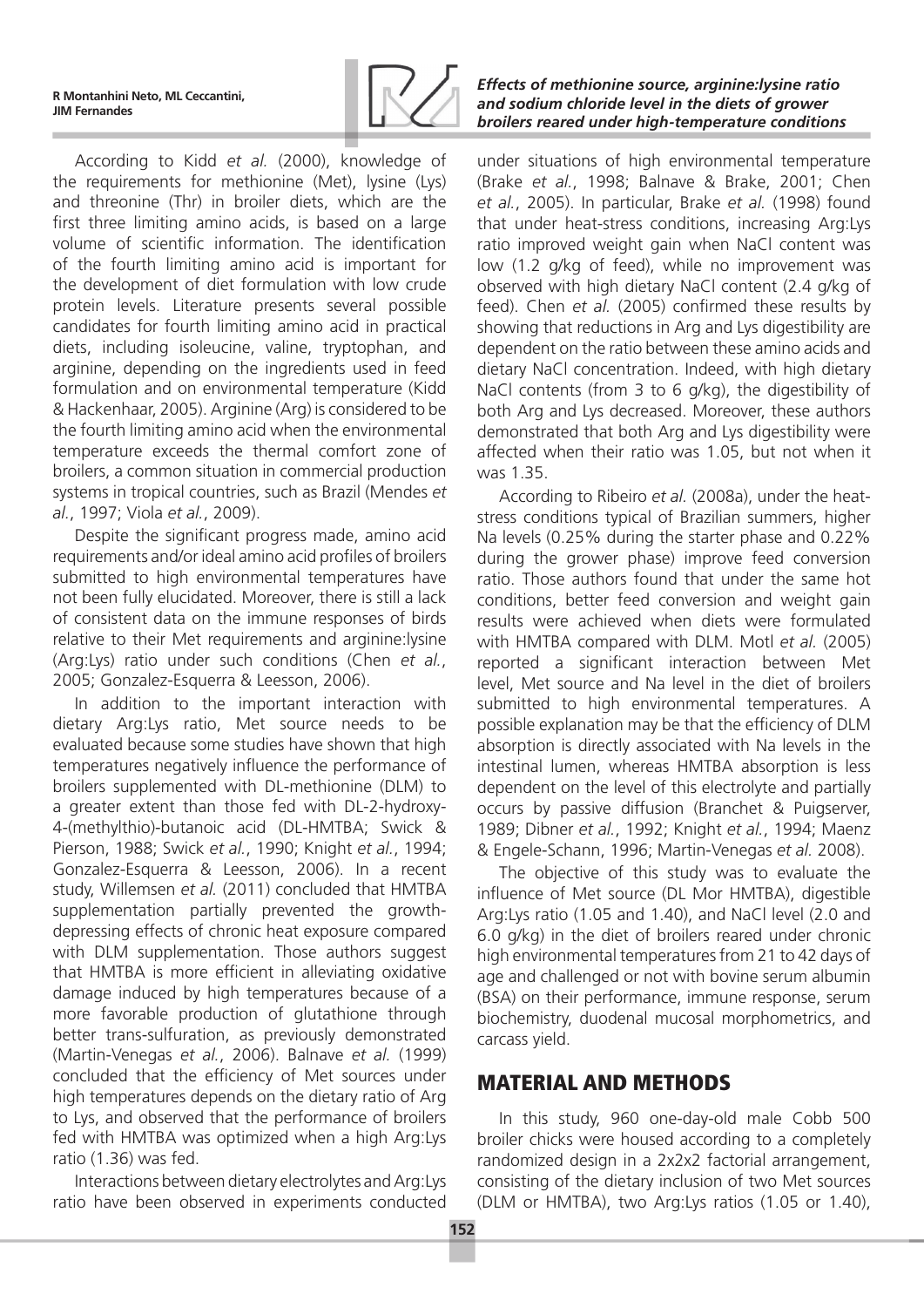

and two NaCl levels (2.0 or 6.0 g/kg), making up eight treatments with four replicates each, totaling 32 experimental units (Table 1).

**Table 1 -** Treatments applied during the grower phase (21 to 42 days).

| Treatment      | Methionine<br>source | Arginine: lysine<br>ratio | NaCl level (g/kg) |
|----------------|----------------------|---------------------------|-------------------|
|                | DLM <sup>1</sup>     | 1.05                      | 2.0               |
| $\overline{2}$ | <b>DLM</b>           | 1.05                      | 6.0               |
| Β              | <b>DLM</b>           | 1.40                      | 2.0               |
| $\overline{4}$ | <b>DLM</b>           | 1.40                      | 6.0               |
| 5              | HMTBA <sup>2</sup>   | 1.05                      | 2.0               |
| 6              | <b>HMTBA</b>         | 1.05                      | 6.0               |
|                | <b>HMTBA</b>         | 1.40                      | 2.0               |
| 8              | <b>HMTBA</b>         | 1.40                      | 6.0               |

<sup>1</sup> DLM: DL-methionine powder (99%). <sup>2</sup> HMTBA: methionine hydroxy analog liquid (88%).

Water and feed were offered *ad libitum* according to a feeding program divided into two phases: a starter phase, from 1 to 20 days of age, and a grower phase, from 21 to 42 days of age. During the starter phase, all broilers received the same commercial diet. Two basal diets were formulated for the grower phase (21 to 42 days), containing different Met sources (DLM or HMTBA) and with the inclusion of inert material (clay), which was replaced with L-arginine (treatments with 1.40 Arg:Lys ratio) and NaCl (treatments with 6.0 g/ kg; Table 2).

Broilers were housed in an environmentally-controlled house, equipped with exhaustion fans, cooling pads, an electronic panel to control house temperature and humidity, and heating hoods connected to a control board. Broilers were distributed into 3.75-m<sup>2</sup> pens, with  $\pm 10$  cm deep wood-shavings litter. During the starter phase, birds were reared under thermal comfort, according to age (1 to 7 days: 28 to 33°C; 8 to 14 days: 24 to 28°C; 15 to 21 days: 22 to 25°C). From 21 to 42 days of age, broilers were exposed to cyclic heat stress (30 to 32°C for five hours daily).

On day 21, four broilers per replicate were identified using leg bands and were then inoculated with BSA diluted in phosphate buffer solution for subsequent determination of anti-BSA antibodies, as described by Ribeiro *et al.* (2008b). Other four broilers per replicate, duly identified, were inoculated with phosphate buffer solution, and considered as a negative control group.

Mean body weight and mean feed intake per experimental unit were recorded when broilers were 21 and 42 days of age. In case of death, the body weight of the dead birds was recorded to calculate corrected feed conversion ratio.

*Effects of methionine source, arginine:lysine ratio and sodium chloride level in the diets of grower broilers reared under high-temperature conditions*

**Table 2 -** Ingredient composition and calculated nutritional values of the experimental diets fed during the grower phase (21 to 42 days).

| Ingredients (%)                | Feeds with DLM<br>$(T1-T4)$ | Feeds with HMTBA<br>$(T5-T8)$ |
|--------------------------------|-----------------------------|-------------------------------|
| Corn                           | 59.500                      | 59.600                        |
| Soybean meal                   | 31.900                      | 31.900                        |
| Limestone                      | 1.000                       | 1.000                         |
| Dicalcium phosphate            | 1.600                       | 1.600                         |
| Vegetable oil                  | 4.150                       | 4.110                         |
| Inert <sup>1</sup>             | 1.000                       | 1.000                         |
| DLM <sup>2</sup>               | 0.264                       |                               |
| HMTBA <sup>3</sup>             |                             | 0.300                         |
| L-lysine 80%                   | 0.180                       | 0.180                         |
| L-threonine 98%                | 0.070                       | 0.070                         |
| Vitamin and mineral premix     | 0.300                       | 0.300                         |
| Calculated nutritional values  |                             |                               |
| Protein (g/kg)                 | 198.0                       | 198.0                         |
| Metabolizable energy (kcal/kg) | 3151                        | 3151                          |
| Calcium (g/kg)                 | 8.30                        | 8.30                          |
| Available phosphorus (g/kg)    | 4.10                        | 4.10                          |
| Digestible lysine (%)          | 1.12                        | 1.12                          |
| Digestible methionine (%)      | 0.78                        | 0.78                          |
| Digestible threonine (%)       | 0.71                        | 0.71                          |
| Digestible arginine (%)        | 1.18                        | 1.18                          |

<sup>1</sup> Partially replaced by 0.388% L-Arg + 0.2% NaCl (T3 and T7); partially replaced by 0.388% L-Arg + 0.6% NaCl (T4 and T8); partially replaced by 0.2% NaCl (T1 and T5); partially replaced by 0.6% NaCl (T2 and T6).<sup>2</sup> DLM: DL-methionine powder (99%).<sup>3</sup> HMTBA: methionine hydroxy analog liquid (88%).

Blood samples without anti-clotting agent were collected by jugular or brachial vein puncture from two inoculated and two control birds from each experimental unit at 21, 28, 35 and 42 days. The collected sera were analyzed for antibody levels using an ELISA protocol, with BSA asantigen (Steinitz, 2000).

At 42 days of age, two birds per replicate (eight birds per treatment) were euthanized by neck dislocation in order to collect liver and cloacal bursa esamples, which were stored in buffered formalin (10%). Livert issue samples were processed and stained with hematoxylin and eosin (HE) for histological analysis, examining the presence of lymphoid clusters and liver tissue morphology. Portions of the liver with lymphoid clusters were quantified throughout the glass slide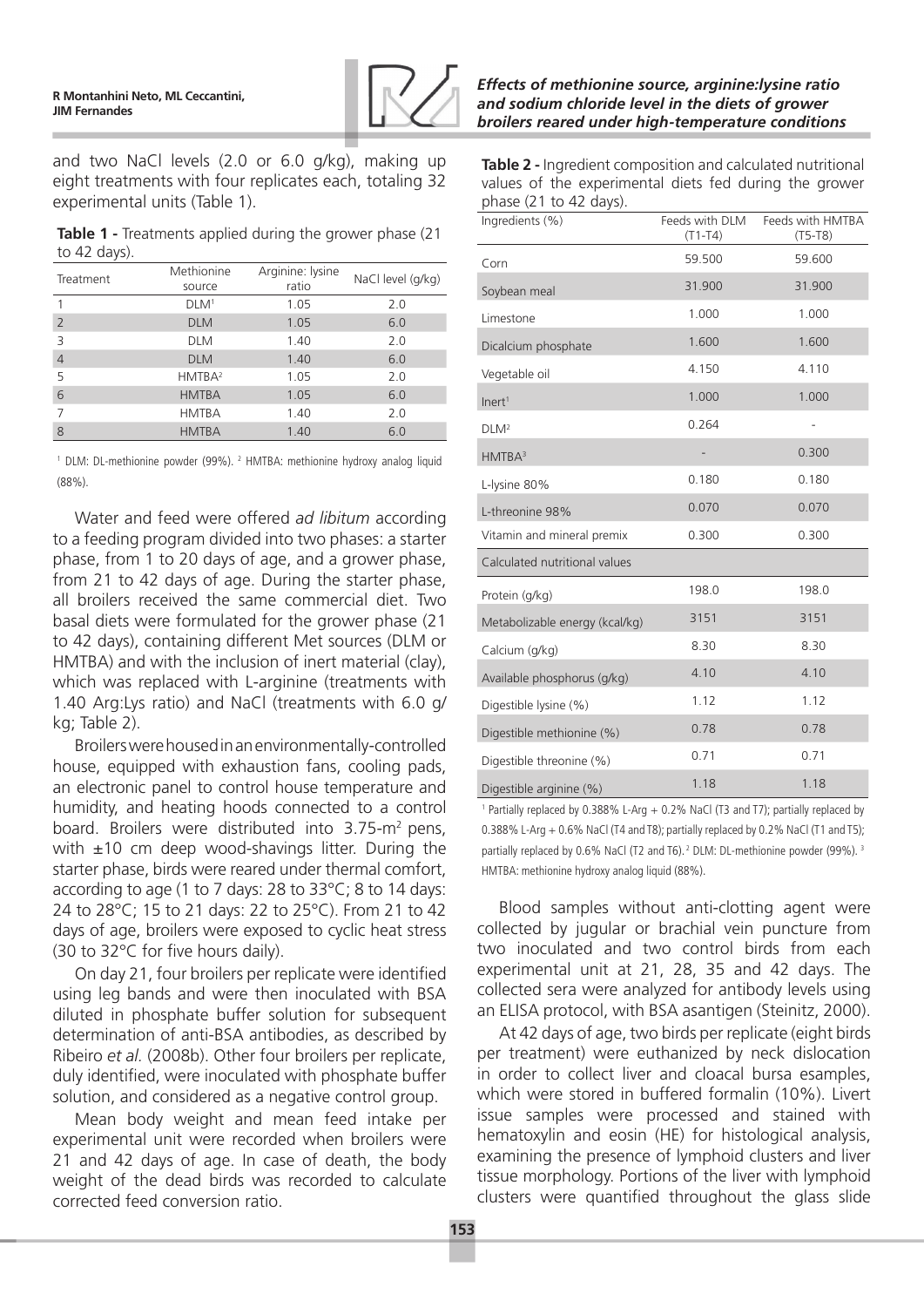

using light microscopy at 10x magnification. The cloacal bursae were paraffin-embedded and taken to a rotary microtome to obtain 5-µm thick cross-sections from the center of the organ, which were subsequently stained with HE. Slides were digitalized according to the following parameters: brightness ranging between 125 and 145%, 185% contrast and 800% scale. Images were saved as jpg files and read in an image analyzer. Cloacal bursae images were read and measured using an image-analysis software (Image-Pro Plus 5.2, Media Cybernetics). Total cross-sectional area of the bursae and lymphoid tissues was measured, and the percentage of lymphoid tissue in relation to total area of the cloacal bursae was calculated.

At 42 days of age, blood samples were collected from four broilers per experimental unit – two challenged and two unchallenged with BSA – to evaluate granulocyte:lymphocyte ratio. Granulocytes (basophils, eosinophils and heterophils), monocytes, and lymphocytes were counted on blood smears according to their different morphology and the ratios among different cell types were calculated (Schmidt *et al.*, 2007).

Antibody levels were analyzed in the sera obtained from two inoculated and two control birds from each experimental unit using an ELISA protocol with bovine serum albumin as antigen. Optical density was read in a spectrophotometer with a 495 nm filter. Uric acid, urea, and creatinine serum levels were determined using a commercial diagnostic kit (Labtest), and a semi-automatic biochemistry analyzer (Drakae, model Kuicklab).

At 42 days of age, the same broilers that were euthanized by neck dislocation for microscopic evaluation of the liver and cloacal bursae were also used for duodenal mucosa morphometric analysis. Duodenal fragments of approximately five centimeters in length were removed (between the pylorus and the distal portion of the duodenal loop), longitudinally opened on Styrofoam plates and washed with saline solution. Samples were fixed in formaldehyde solution and embedded in paraffin. Each fragment was cut in semi-serial sections (5-μm thick) and stained with HE. For the morphometrical study, images were captured by light microscopy, using a computerized image analysis system (Image-Pro Plus, Version 5.2, Media Cybernetics). The height of twenty villi and the depth of twenty crypts

*Effects of methionine source, arginine:lysine ratio and sodium chloride level in the diets of grower broilers reared under high-temperature conditions*

were measured in one section per segment, and their average was calculated (IAC, 1995).

Carcass yield was calculated as hot eviscerated carcass weight (without feet, head, and abdominal fat) relative to live body weight, which was individually measured before slaughter. Prime cuts yield included whole breast yield (with skin and bones) and leg yield (thighs and drumsticks with bones and skin), also calculated relative eviscerated carcass weight. The abdominal fat around the cloaca, cloacal bursa, gizzard, proventriculus and adjacent abdominal muscles was removed and weighed, as described by Smith (1993).

The individual effects and the interactions of the variation sources (dietary Met source, Arg:Lys ratio and NaCl levels supplied to broilers between 3 to 6 weeks of age) on the studied parameters were evaluated. Data were submitted to analysis of variance, and, when effects were significant, means were compared by the test of Fisher LDS test, using the statistical package Statistica v.8 (Hill & Lewicki, 2007).

# RESULTS AND DISCUSSION

No interactions among the factors tested were observed (p>0.05). Under the present experimental conditions, a Met source effect was observed on feed conversion ratio, which was significantly (p<0.05) lower in HMTBA-fed birds compared with DLM-fed birds (Table 3). This effect of Met source has been reported by several authors (Swick & Pierson, 1988; Swick *et al.*, 1990; Knight *et al.*, 1994; Willemsen *et al.*,

**Table 3 -** Performance of broilers fed diets formulated using different methionine sources, arginine:lysine ratios and sodium chloride levels from 21 to 42 days of age.

|                        | Weight gain (g)              | Feed intake $(q)$ | Feed conversion ratio   |
|------------------------|------------------------------|-------------------|-------------------------|
| Methionine source      |                              |                   |                         |
| <b>DLM</b>             | 1878.71±26.64                | 3804.18±26.47     | $2.03a + 0.02$          |
| <b>HMTBA</b>           | 1915.68 ± 32.56              | 3758.74±56.67     | $1.97b\pm0.03$          |
| Arginine: lysine ratio |                              |                   |                         |
| 1.05                   | 1938.78 <sup>a</sup> ±21.79  | 3805.45 ±42.68    | $1.96^{\rm b}$ + 0.02   |
| 1.40                   | 1855.61 <sup>b</sup> ±33.31  | 3757.47+45.64     | $2.03a + 0.03$          |
| NaCl level (g/kg)      |                              |                   |                         |
| 2.0                    | 1844.48 <sup>b</sup> ±26.09  | 3793.40±25.60     | 2.06 <sup>a</sup> ±0.02 |
| 6.0                    | 1949.91 <sup>a</sup> + 27.64 | 3769.53±57.50     | $1.93b\pm 0.02$         |

Means followed by different letters indicate significant difference (p<0.05) between treatments within a same factor by the Fisher LSD test. No interactions between the tested factors were observed (p>0.05).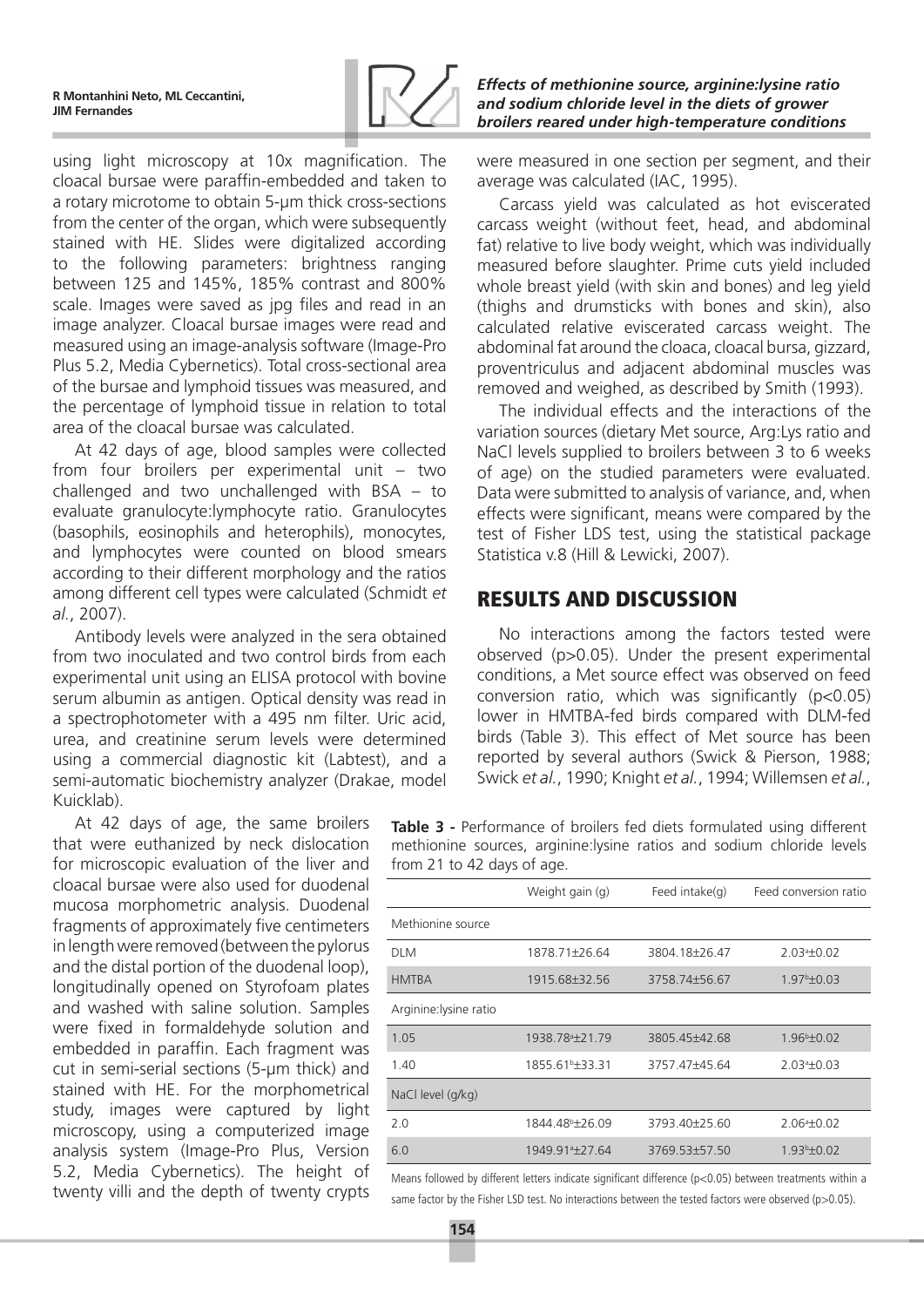

2011). According to Willemsen *et al.* (2011), the effect of HMTBA may be attributed to a better redox status, which, in turn, is linked to a higher reduced glutathione/ total glutathione ratio in HMTBA-fed birds. This effect of HMTBA on glutathione status may be linked to the better trans-sulfuration ability of HMTBA compared to DLM, as reported by Martin-Venegas *et al.* (2006). Recent studies reported that HMTBA is able to better maintain the redox status under different conditions compared with DLM, both in broilers (Swennen *et al.,* 2011) and mice (Tang *et al.*, 2011).

There was a significant effect (p<0.05) of NaCl level on the live performance. The level of 6.0 g/ kg promoted higher weight gain and better feed conversion than 2.0 g/kg. Similarly, the Arg:Lys ratio of 1.05 improved (p<0.05) broiler weight gain and feed conversion. Consistent results were reported in other studies, where an increase in Arg:Lys ratio improved the performance of broilers reared under high environmental temperatures (Brake *et al.*, 1998; Balnave & Brake, 2001; Costa *et al.*, 2001; Chen *et al.*, 2003; Chen *et al.*, 2005). No interaction was detected between tested factors (p>0.05) for live performance parameters.

Balnave *et al.* (1999) observed a progressive decline in weight gain when broilers received DLM in their diet and when the Arg:Lys ratio increased from 1.03 to 1.34. Chen *et al.* (2003) also evaluated the interaction between Met sources and Arg:Lys ratios in diets with DLM and HMTBA and observed an increase in weight gain when broilers were kept under of heat stress conditions with increasing Arg:Lys ratios (1.04-1.19 to 1.35), in the presence of HMTBA, but not of DLM.

### *Effects of methionine source, arginine:lysine ratio and sodium chloride level in the diets of grower broilers reared under high-temperature conditions*

Balnave & Brake (2004), in a review on the effects of environmental temperature and dietary composition on the effectiveness of DLM and HMTBA, concluded that, in diets with low Arg:Lys ratio (1.05) and high NaCl levels, supplementation with DLM was more effective, while in diets with high Arg:Lys ratio (1.35) and low NaCl levels, performance was better when the diet was supplemented with HMTBA.

The use of HMTBA promoted better results (p>0.05) in carcass yield and leg weights, but no difference (p>0.05) was observed in breast meat weight between the tested Met sources (Table 4). The present results indicate that HMTBA can provide higher net quantities of Met to the body. Methionine is considered an essential amino acid for meat production and development (Liu *et al.*, 2010). Consistent results were reported by other authors (Esteve-Garcia & Liaurado, 1997; Ribeiro *et al.*, 2005; Bunchasak *et al.*, 2006).

A significant effect of NaCl level (p<0.05) was observed, with the level of 6.0 g/kg promoting higher carcass, leg, and breast weights (Table 4). Diets with the low Arg:Lys ratio (1.05) resulted in significant (p<0.05) increase in carcass and breast meat weights. Mahmoud & Teeter (1996) supplied broilers kept under high temperature conditions with diets with Arg:Lys ratios of 1.10 and 1.40, and obtained better breast meat yield as Arg:Lys ratio increased. Costa *et al.* (2001) showed that increasing Arg:Lys ratio linearly improved leg yield and reduced abdominal fat deposition. No interaction among the tested factors (p>0.05) was found in the present experiment for carcass and parts yields.

Regarding duodenal mucosa morphometrics of immune-unchallenged broilers, there was a significant

|                        | Carcass weight (g)           | Breast meat (g)            | Legs $(q)$                 | Abdominal fat (q) |
|------------------------|------------------------------|----------------------------|----------------------------|-------------------|
| Methionine source      |                              |                            |                            |                   |
| <b>DLM</b>             | 2171.71 <sup>b</sup> ±41.81  | 785.61±18.03               | 600.31 <sup>b</sup> ±10.72 | 38.56±2.11        |
| <b>HMTBA</b>           | 2262.20 <sup>a</sup> + 43.66 | 806.94±19.41               | 625.47 <sup>a</sup> ±12.82 | $42.62 \pm 2.03$  |
| Arginine: lysine ratio |                              |                            |                            |                   |
| 1.05                   | 2268.37 <sup>a</sup> ±39.58  | 821.50 <sup>a</sup> ±16.40 | 619.87±10.48               | 40.94±1.81        |
| 1.40                   | 2159.10 <sup>b</sup> ±45.23  | 770.58 <sup>b</sup> ±20.09 | 604.60±13.32               | $40.25 \pm 2.36$  |
| NaCl level (g/kg)      |                              |                            |                            |                   |
| 2.0                    | 2140.97 <sup>b</sup> +42.37  | 764.12 <sup>b</sup> ±18.11 | 598.13 <sup>b</sup> ±12.65 | 38.92±2.23        |
| 6.0                    | 2290.03 <sup>a</sup> ±40.23  | 829.81 <sup>a</sup> ±17.66 | 626.84 <sup>a</sup> ±10.64 | 42.26±1.91        |

**Table 4 -** Carcass yield of broilers fed diets formulated using different methionine sources, arginine:lysine ratios and sodium chloride levels from 21 to 42 days of age.

Means followed by different letters indicate significant difference (p<0.05) between treatments within a same factor by the Fisher LSD test. No interactions between the tested factors were observed (p>0.05).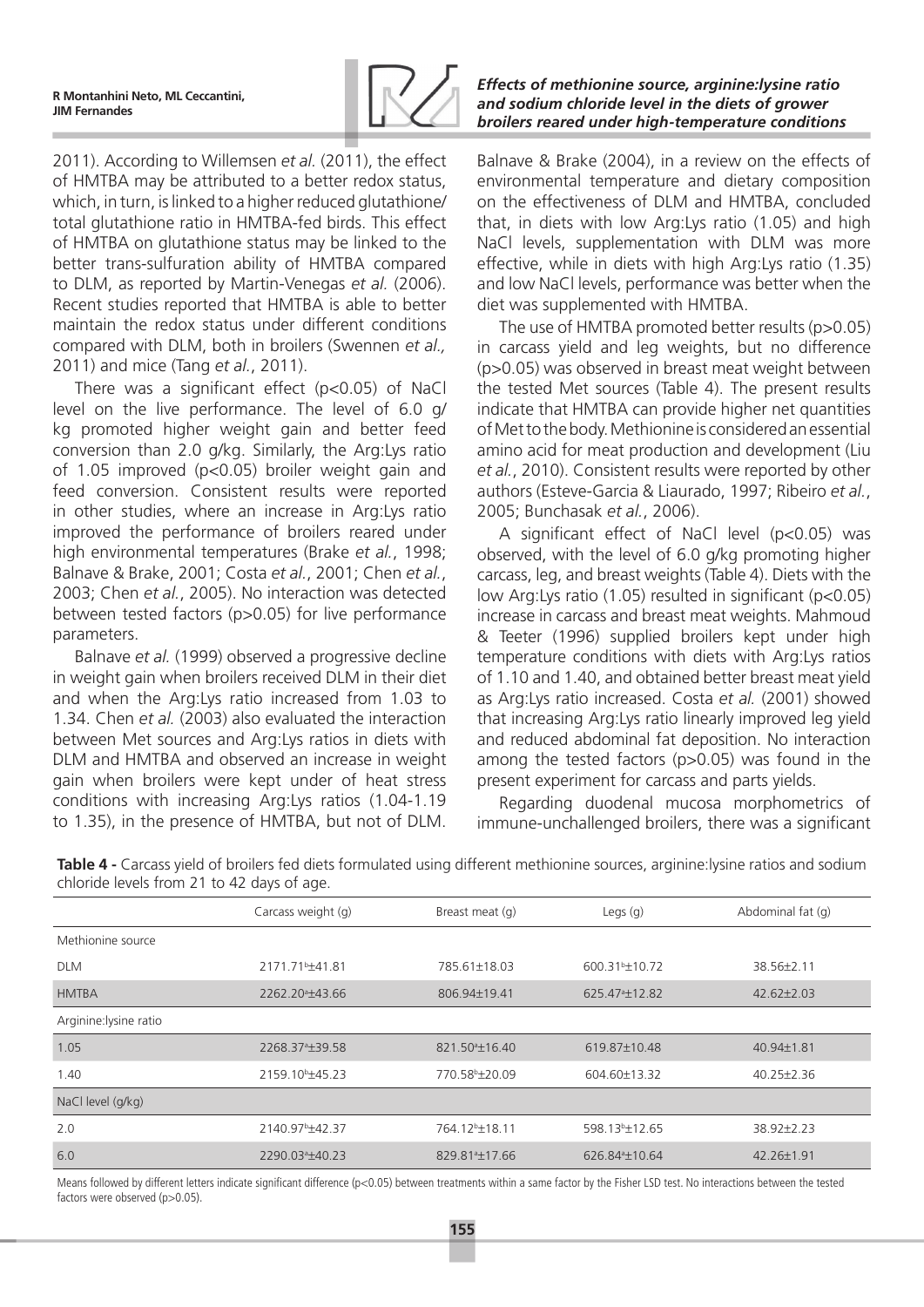

**Table 5 -** Duodenal mucosal morphometrics of broilers fed diets formulated with different methionine sources, arginine:lysine ratios and sodium chloride levels from 21 to 42 days of age.

|                        | Villus height (µm)         | Crypt depth $(\mu m)$ | Villus: Crypt ratio |
|------------------------|----------------------------|-----------------------|---------------------|
| Methionine source      |                            |                       |                     |
| <b>DLM</b>             | 490.26±18.96               | 60.73±1.70            | $8.07 + 0.36$       |
| <b>HMTBA</b>           | 492.48±17.21               | 63.82±2.06            | 7.78±0.44           |
| Arginine: lysine ratio |                            |                       |                     |
| 105                    | 517.14 <sup>a</sup> ±16.73 | $65.50\pm2.19$        | $7.90 \pm 0.44$     |
| 140                    | 469.60 <sup>b</sup> ±17.50 | $59.05 \pm 1.62$      | 7.95±0.38           |
| NaCl level (g/kg)      |                            |                       |                     |
| 2,0                    | $512.41 \pm 17.57$         | $64.41 \pm 2.21$      | $7.96 \pm 0.41$     |
| 6,0                    | 474.33±17.36               | $60.14 \pm 1.44$      | $7.89 \pm 0.41$     |

Means followed by different letters indicate significant difference (p<0.05) between treatments within a same factor by the Fisher LSD test. There was only one interaction between methionine source and arginine:lysine ratio (p>0.05).

effect (p<0.05) of Arg:Lys ratio on villus height (Table 5). Diets with Arg:Lys ratios of 1.05 resulted in longer villi. In addition, there was a significant interaction (p<0.05) between Met sources and Arg:Lys ratios for crypt depth: broilers fed diets with 1.05 Arg:Lys ratio and supplemented with HMTBA had deeper crypts compared with those supplemented with DLM (Table 6). Villus height and crypt depth indicate the quality of intestinal morphology (Sukhotnik *et al.*, 2005). Several studies reported that HMTBA has a significant antibacterial effect on the intestines of monogastric animals (Dibner & Buttin, 2002). It has been shown that the acid properties of HMTBA may inhibit the growth of enteric pathogens (Wang *et al.*, 2006).

**Table 6 -** Breakdown of the interaction between methionine source and arginine:lysine ratio for depth of the crypts of immune-unchallenged broilers from 21 to 42 days of age.

| Arginine: lysine ratio | DL-methionine      | Methionine<br>analog | hydroxy |
|------------------------|--------------------|----------------------|---------|
| 105                    | 62 96 <sup>B</sup> | 68 05 <sup>aA</sup>  |         |
| 140                    | 58.50              | 59 59b               |         |

Means followed by different lower-case letters indicate significant difference (p<0.05) between Arg: Lys ratios, and means followed by different capital letters indicate signifi can't difference (p<0.05) between Met sources by the Fisher LSD test.

The evaluated parameters of broilers challenged with BSA were significantly different (p<0.05) only when Arg:Lys ratio was changed. The highest Arg:Lys ratio increased crypt depth. In a study with piglets, Liu *et al.* (2008) found that Arg supplementation increased protein production by the mucosa due to higher DNA expression. Those authors observed increased villus height and reduced crypt depth with the addition of Arg, indicating that supplementation with this

amino acid is able to help protecting the intestinal mucosa from damage caused by bacterial challenges. No significant differences (p>0.05) were observed for any morphometric measurements of the duodenal mucosa when broilers challenged or not with BSA were compared.

Moreover, no interaction was detected among the tested factors (p>0.05) for serum biochemical parameters. Urea and uric acid serum levels were not influenced by the evaluated factors, with the exception of creatinine levels, which were significantly higher (p<0.05) in broilers supplemented with the lowest NaCl level and unchallenged. Serum biochemical parameters were not influenced (p>0.05) by BSA challenge.

The near absence of differences between treatments with and with no BSA inoculation may be related to the immune status of the birds kept under heat stress, which could have prevented any enhancement of the birds' immune response. Several trials were performed using BSA to stimulate the immune system of poultry (Kikusato *et al.*, 2010; Soleimani *et al.*, 2011; Al-Khalifa *et al.*, 2012), but some authors reported that, under stressful conditions, e.g., extreme heat or health challenges, animals are unable to elicit a relevant immune response against external antigens (Cheville, 1979; Siegel, 1987; Rivas & Fabricant, 1988; El-Lethey *et al.*, 2003). In addition, the variation observed in immune parameters was often very wide, not allowing the detection of any statistical differences among treatments (Liu *et al.*, 2002; Mashaly *et al.* 2004). Therefore, in the present study, the results clearly evidence that the birds were indeed reared under heat stress.

Under neutral temperature conditions, Arg interacts with Met in the biosynthesis of creatinine (Chamruspollert *et al.*, 2002). Arg transfers one guanidine group to glycine by the action of amidinotransferase, forming ornithine and guanidinoacetate. In a second reaction, catalyzed by guanidinoacetate N-methyltransferase, guanidinoacetate is methylated by S-adenosylmethionine to produce creatinine (Gonzalez-Esquerra & Lesson, 2006). Creatinine is then released by the liver and mainly captured by the muscle tissue, where it is stored as phosphocreatine or converted into creatinine; both of these molecules can be excreted by the kidneys (Wu & Morris, 1998).

No interactions were observed (p>0.05) between morphometrics of the cloacal bursae, granulocyte: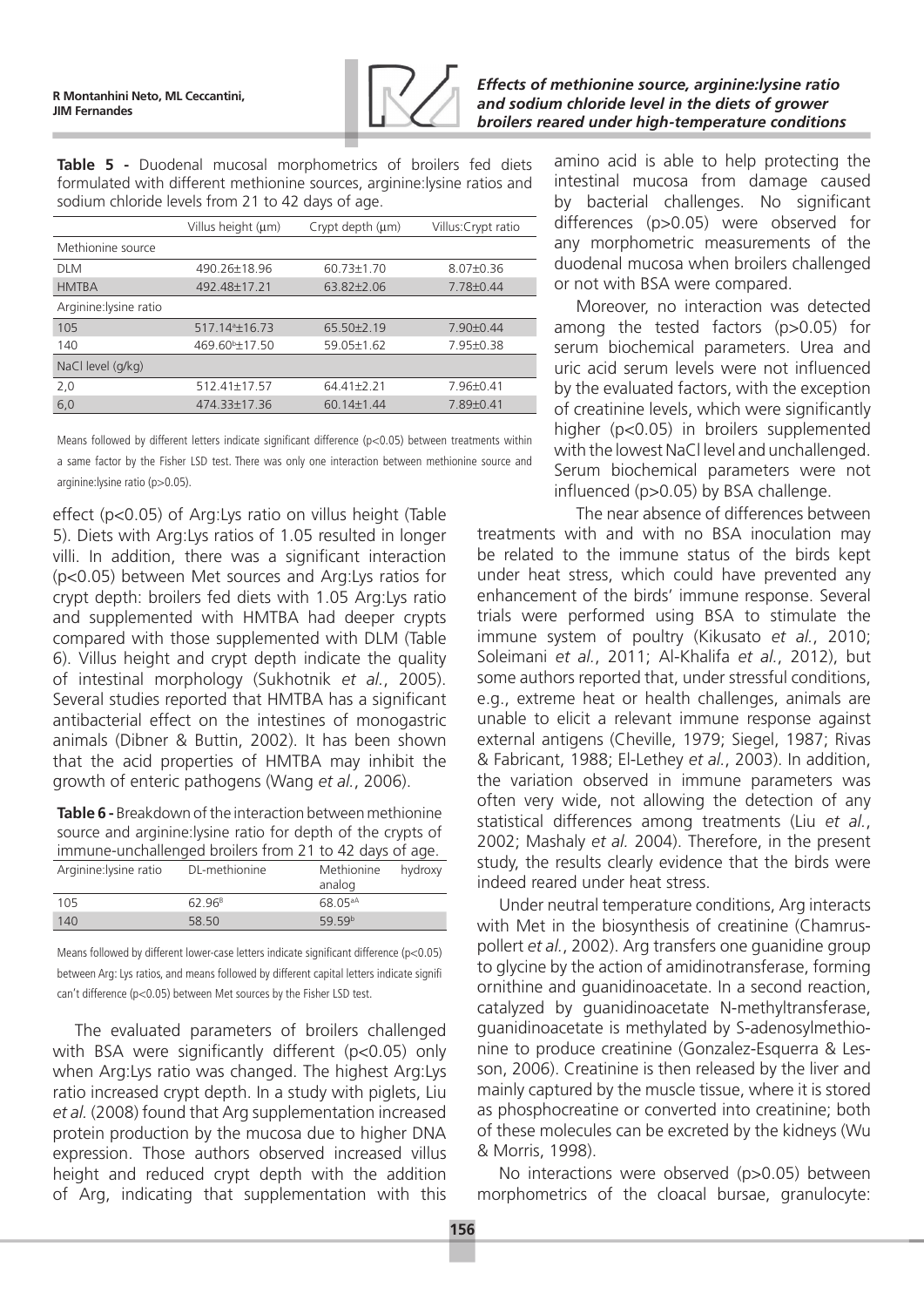

lymphocyte ratio, or lymphoid clusters in liver tissue and broiler experimental inoculation status (Table 7). The lymphoid tissue area of the cloacal bursae of birds inoculated with BSA and supplemented with the lowest Arg:Lys ratio was smaller than that of birds supplemented with the highest Arg:Lys ratio. BSA inoculation negatively affected lymphoid tissue areas of the cloacal bursae, independently of treatment, whereas control broilers experienced no such effect. Inoculation with BSA reduced lymphoid tissue area of the cloacal bursae in immune-challenged birds compared with the controls. In addition, in inoculated birds, those fed the lowest Arg:Lys ratio presented smaller area (p<0.05) than broilers fed the Arg:Lys ratio, suggesting stronger immune response to the antigen.

Arg is also known to influence immunity and disease resistance. According to Le Floc'h *et al.* (2004), two metabolic pathways have direct immune modulatory effects: the first refers to the conversion of Arg into ornithine and the generation of polyamines, and the second corresponds to the synthesis of nitrous oxide, which, in addition of being a strong vasodilator, is the main cytotoxic mediator of immune-activated cells and the most important regulatory molecule of the immune system (Dusse *et al.*, 2003). It was reported that Arg can also act as a metabolic regulator, stimulating protein synthesis and reducing protein catabolism under conditions of infection and stress, by stimulating the secretion of insulin, growth hormone and glucagon (Wu *et al.*, 2000; Frank *et al.*, 2007).

In conclusion, when broilers were reared under hightemperature conditions, the use of diets containing HMTBA, 1.05 Arg:Lys ratio and 6.0 g NaCl/kg of feed promoted better performance and carcass yield. Different Met sources and different NaCl levels has no effect on intestinal morphology, serum biochemistry *Effects of methionine source, arginine:lysine ratio and sodium chloride level in the diets of grower broilers reared under high-temperature conditions*

or immune response; however, increasing Arg:Lys ratio in the diet positively influences these parameters when broilers are reared under high environmental temperature conditions and are immune challenged.

## ACKNOWLEDGMENTS

The authors would like to thank Adisseo Brazil Animal Nutrition Ltda. for funding the present research study and the PENA study group of the Federal University of Paraná, Palotina *campus*, for conducting and analyzing of this experiment.

## REFERENCES

- Al-Khalifa H, Givens DI, Rymer C, Yaqoob P. Effect of n-3 fatty acids on immune function in broiler chickens. Poultry Science 2012;91(1):74-88.
- Attia YA, Böhmer BM, Roth-Maier DA. Responses of broiler chicks raised under constant relatively high ambient temperature to enzymes, amino acid supplementations, or a high-nutrient diet. Archiv fur Geflugelkunde 2006;70(2):80-91.
- Baker DH. Advances in protein–amino acid nutrition of poultry. Amino Acids 2009;37(1):29-41.
- Balnave D, Brake J. Different responses of broilers at low, high or cyclic moderate-high temperatures to dietary sodium bicarbonate supplementation due to differences in dietary formulation. Australian Journal of Agricultural Research 2001;52(6):609-613.
- Balnave D, Brake J. Evidence supporting the hypothesis that ambient temperature and dietary composition influence the relative efficacy of methionine and its hydroxy analogues for broilers: A Review. The Journal of Applied Poultry Research 2004;13(4):693-700.
- Balnave D, Hayat J, Brake J. Dietary arginine:lysine ratio and methionine activity at elevated environmental temperatures. The Journal of Applied Poultry Research 1999;8(1):1-9.
- Brake J, Balnave D, Dibner JJ. Optimum dietary arginine: lysine ratio for broiler chickens is altered during heat stress in association with changes in intestinal uptake and dietary sodium chloride. British Poultry Science 1998;39(5):639-647.

**Table 7 -** Immuneparameters of broilers fed diets formulated using different methionine sources, arginine:lysine ratios and sodium chloride levels from 21 to 42 days of age.

|                   | Cloacal bursae (mm <sup>2</sup> ) | Lymphoid tissue (mm <sup>2</sup> ) | Lymphoid clusters | Optical density (ELISA) |
|-------------------|-----------------------------------|------------------------------------|-------------------|-------------------------|
| Methionine source |                                   |                                    |                   |                         |
| <b>DLM</b>        | 113.00±7.09                       | $22.14 \pm 2.04$                   | 4.72±0.94         | $0.353\pm0.01$          |
| <b>HMTBA</b>      | 113.39±8.46                       | $24.40 + 2.42$                     | $3.97 \pm 0.40$   | $0.332 \pm 0.01$        |
| Arg: Lys ratio    |                                   |                                    |                   |                         |
| 105               | 110.49+8.96                       | $23.52b + 2.47$                    | $4.53 \pm 0.85$   | $0.335 \pm 0.01$        |
| 140               | 115.67±6.48                       | 26.90 <sup>a</sup> ±2.04           | $4.15 \pm 0.57$   | $0.350 \pm 0.01$        |
| NaCl level (g/kg) |                                   |                                    |                   |                         |
| 2.0               | 112.66±8.87                       | $23.73 + 2.23$                     | $4.53 \pm 0.74$   | $0.353\pm0.01$          |
| 6.0               | 113.44±6.90                       | 22.88±2.26                         | $4.16 \pm 0.70$   | $0.330 \pm 0.01$        |

Means followed by different letters indicate significant difference (p<0.05) between treatments within a same factor by the Fisher LSD test. No interactions between the tested factors were observed (p>0.05).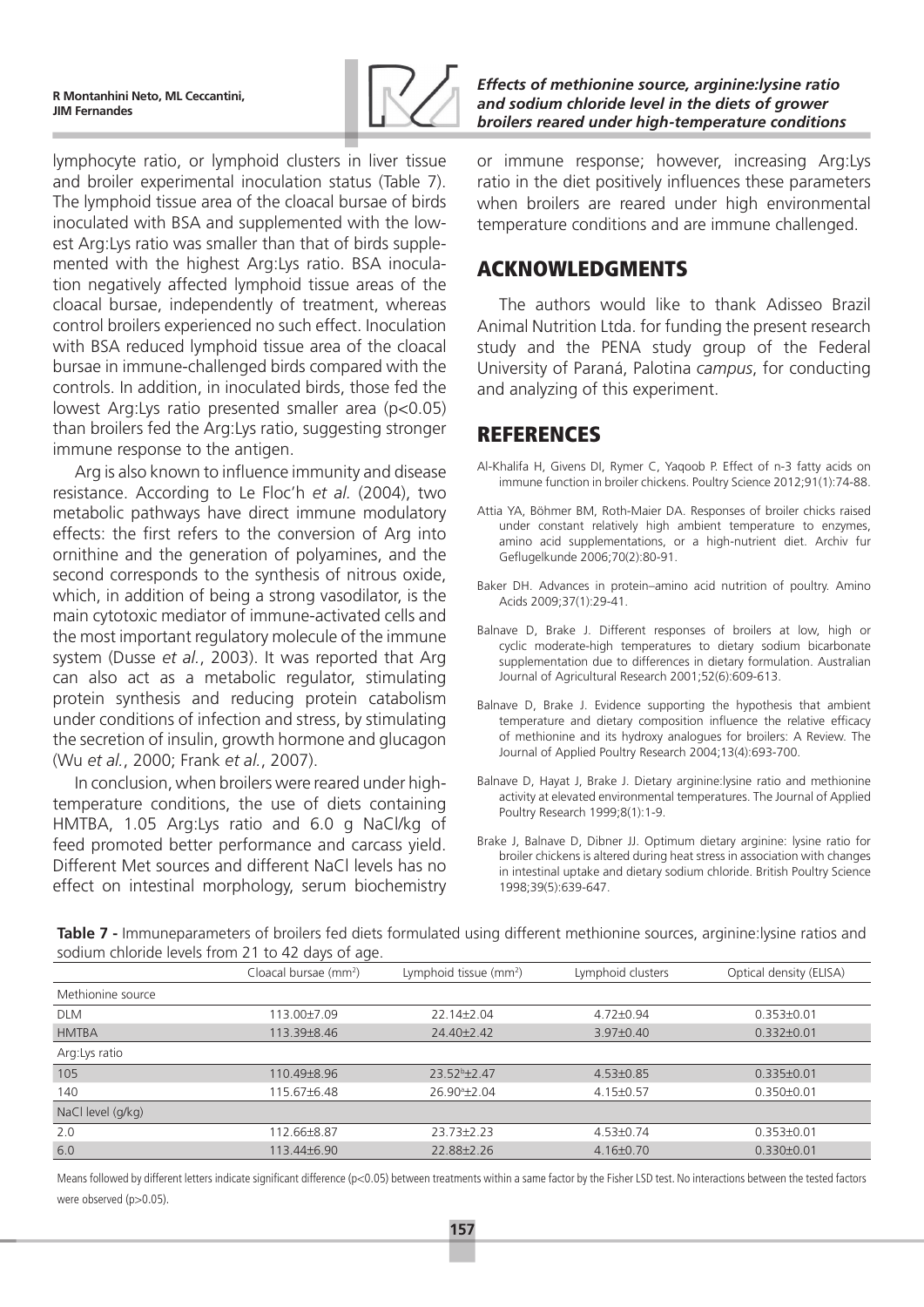

- Branchet P, Puigserver A. Na-independent and non-steriospecific transport of 2-hydroxy 4-methylthiobutanoic acid by brush border membrane vesicles from chick small intestine. Comparative Biochemistry and Physiology 1989;94(1):157-163.
- Brossi C, Contreras-Castillo CJ, Amazonas EA, Menten JFM. Estresse térmico durante o pré-abate em frangos de corte. Ciência Rural 2009;39(4):1284-1293.
- Bunchasak C, Sooksridang T, Chaiyapit R. Effect of adding methionine hydroxy analogue as methionine source at the commercial requirement recommendation on production performance and evidence of ascites syndrome of male broiler chicks fed corn-soybean based. International Journal of Poultry Science 2006;5(8):744-752.
- Chamruspollert M, Pesti GM, Bakalli RI. Dietary interrelationships among arginine, methionine and lysine in young broiler chicks. British Journal of Nutrition 2002;88(6):655-660.
- Chen J, Hayat J, Huang B. Responses of broilers at moderate or high temperatures to dietary arginine:lysine ratio and source of supplemental methionine activity. Australian Journal of Agricultural Research 2003;54(2):177-181.
- Chen J, Li X, Balnave D, Brake J. The influence of dietary sodium chloride, arginine:lysine ratio, and methionine source on apparent ileal digestibility of arginine and lysine in acutely heat-stressed broilers. Poultry Science 2005;84(2):294-297.
- Cheville NF. Environmental factors affecting the immune response of birds: a review. Avian Diseases 1979;23(2):308-314.
- Costa FGP, Rostagno HS, Toledo RS, Albino LTF. Efeito da relação arginina:lisina sobre o desempenho e qualidade de carcaça de frangos de corte de 3 a 6 semanas de idade, em condições de alta temperatura. Revista Brasileira de Zootecnia 2001;30(6):2021-2025.
- Dibner JJ, Atwell CA, Ivey FJ. Effect of heat stress on 2-hydroxy-4 methylthio-butanoic acid and DL-methionine absorption measured in vitro. Poultry Science 1992;71(11):1900-1910.
- Dibner JJ, Buttin P. Use of organic acids as a model to study the impact of gut microflora on nutrition and metabolism. The Journal of Applied Poultry Research 2002; 11(4):453-463.
- Dusse LMS, Vieira LM, Carvalho MG. Nitric oxide revision. Jornal Brasileiro de Patologia e Medicina Laboratorial 2003;39(4):343-50.
- El-Lethey H, Huber-Eicher B, Jungi TW. Exploration of stress-induced immunosuppression in chickens reveals both stress-resistant and stress-susceptible antigen responses. Veterinary Immunology and Immunopathology 2003;95 (3):91-101.
- Esteve-Garcia E, Liaurado LL. Performance, breast meat yield and abdominal fat deposition of male broiler chickens fed diets supplemented with DL‐methionine or DL‐methionine hydroxy analogue free acid. British Poultry Science 1997;38(4):397-404.
- Frank JW, Escobar J, Nguyen HV, Jobgen SC, Jobgen WS, Davis TA, Wu G. Oral N-carbamylglutamate supplementation increases protein synthesis in skeletal muscle of piglets. The Journal of Nutrition 2007;137(2):315- 319.
- Gonzalez-Esquerra R, Lesson S. Concentrations of putrescine, spermidine, and spermine in duodenum and pancreas as affected by the ratio of arginine to lysine and source of methionine in broilers under heat stress. Poultry Science 2006;85(8):1398-1408.
- Hai L, Rong D, Zhang ZY. The effect thermal environment on of digestion of broilers. Journal of Animal Physiology and Animal Nutrition 2000;83(2):57-64.
- Hill T, Lewicki P. Statistics: methods and applications. Tulsa: StatSoft; 2007.
- IAC. Analytical and quantitative cytology and histology. Northwestern: International Academy of Cytology, Ed. Science Printers and Publishers; 1995.
- Kidd MT, Hackenhaar L. Dietary threonine for broilers: dietary interactions and feed additive supplement use. CAB Reviews 2006;1(5):6-12.
- Kidd MT, Kerr BJ, Pallard JP, Rao SK, Halley JT. Limiting amino acids responses in commercial broilers. The Journal of Applied Poultry Research 2000;9(2):223-233.
- Kikusato M, Ramsey JJ, Amo T, Toyomizu M. Application of modular kinetic analysis to mitochondrial oxidative phosphorylation in skeletal muscle of birds exposed to acute heat stress. FEBS Letters 2010; 584(14):3143- 3148.
- Knight CD, Wuelling CW, Atwell CA, Dibner JJ. Effect of intermittent periods of high environmental temperature on broiler performance response to sources of methionine activity. Poultry Science 1994;73(5):627-639.
- Le Floc'h N, Melchior D, Obled C. Modification of protein and amino acid metabolism during inflammation and immune system activation. Livestock Production Science 2004; 87(1):37-45.
- Liu FH, Juan W, Ele Z, Lin L. Effect on chicken serum biochemical and immune parameters in acute heat-stress. Journal of Beijing Agricultural College 2002;4(1):324-335.
- Liu GQ, Zong K, Zhang LL, Cao SQ. Dietary methionine affects meat quality and myostatin gene exon 1 region methylation in skeletal muscle tissues of broilers. Agricultural Sciences in China 2010;9(9):1338-1346.
- Liu Y, Huang J, Hou Y, Zhu H, Zhao S, Ding B, Yin Y, Yi G, Shi J, Fan W. Dietary arginine supplementation alleviates intestinal mucosal disruption induced by *Escherichia coli* lipopolysaccharide in weaned pigs. British Journal of Nutrition 2008;100(3):552-560.
- Maenz DD, Engele-Schann CM. Methionine and 2-hydroxy-4 methylthiobutanoic acid are transported by distinct Na+-dependent and H+-dependent systems in the brush border membrane of the chick intestinal epithelium. The Journal of Nutrition 1996;126(2):529-536.
- Mahmoud HA, Teeter RC. Arginine:lysine ratio effects on performance and carcass variables of broilers reared in thermoneutral and heat stress environments. Poultry Science 1996; 75(S1):88.
- Martin-Venegas R, Geraert PA, Ferrer R. Conversion of the methionine hydroxy analogue DL-2-hydroxy-(4-methylthio) butanoic acid to sulfurcontaining amino acids in the chicken small intestine. Poultry Science 2006;85(11):1932-1938.
- Martin-Venegas R, Geraert PA, Ferrer R. Partial Na+ dependence of DL-2-hydroxy-4-(methylthio) butanoic acid uptake in the chicken small intestine. Poultry Science 2008; 87(7):1392-1394.
- Mashaly MM, Hendrcks GL, Kalama MA, Gehad AE, Abbas AO, Patterson PH. Effect of heat stress on production parameters and immune response of commercial laying hens. Poultry Science 2004;83(6):889- 894.
- Mendes AA, Watkins SE, England JA, Saleh EA, Waldroup AL, Waldroup PW. Influence of dietary lysine levels and arginine:lysine ratios on performance of broilers exposed to heat or cold stress during the period of three to six weeks of age. Poultry Science 1997;76(3):472-481.
- Motl MA, Fritts CA, Waldroup PW. Influence of dietary sodium level on utilization of methionine from DL-methionine and liquid methioninehydroxy analogue. The Journal of Applied Poultry Research 2005;14(14):147-155.
- Pope T, Emmert JL. Impact of phase-feeding on the growth performance of broilers subjected to high environmental temperatures. Poultry Science 2002;81(4):504-511.